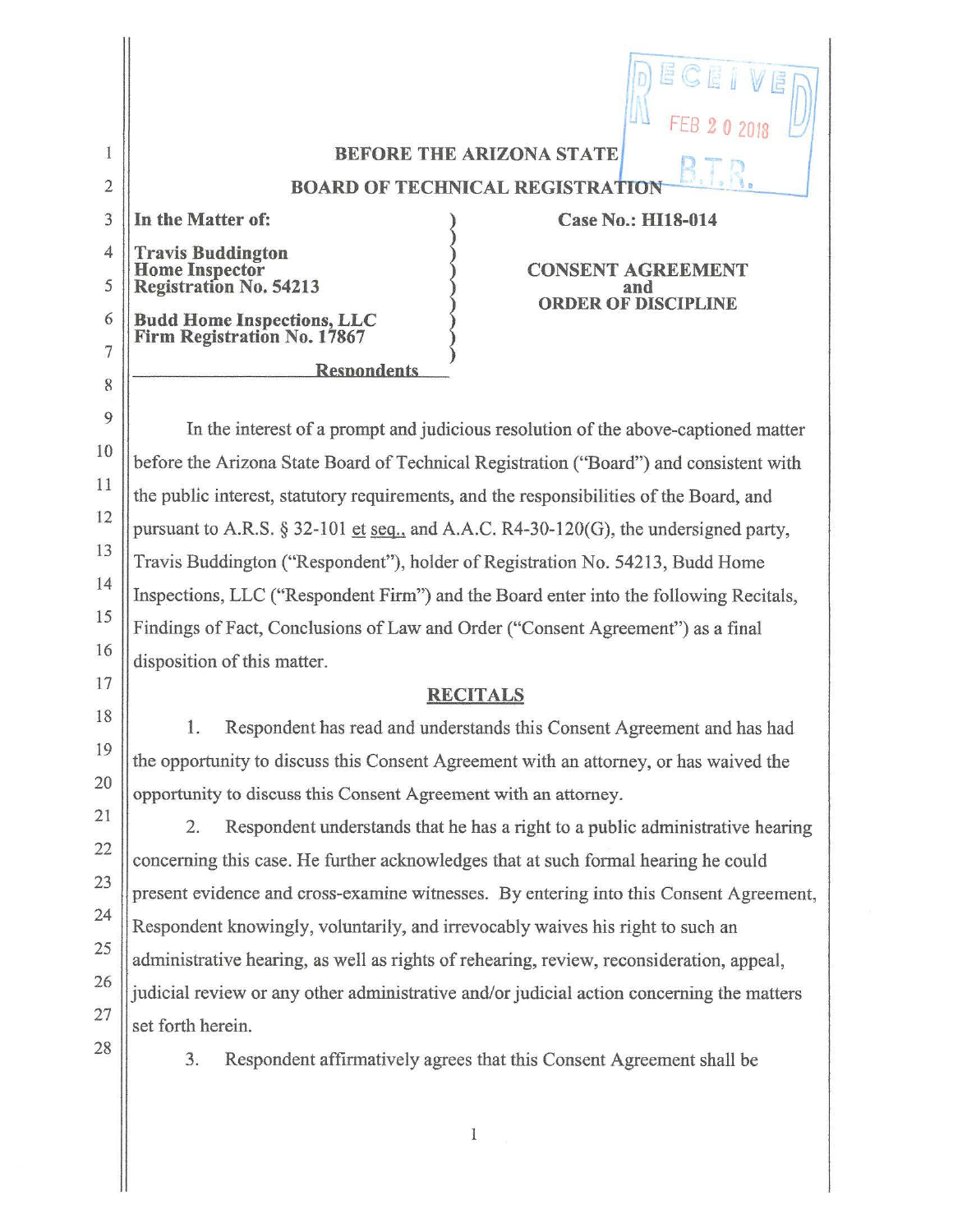l irrevocable.

2

3

9

10

11

12

4. Respondent understands that this Consent Agreement or any part of the agreement may be considered in any future disciplinary action by the Board against him.

4 5 6 7 5. The Consent Agreement, any record prepared in this matter, all investigative materials prepared or received by the Board and all related exhibits and materials, are public records (as defined in A.RS.§ [41-158.18](https://41-158.18)) upon acceptance by the Board of this Consent Agreement and may be retained in the Board's files pertaining to this matter.

8 6. Respondent understands this Consent Agreement deals with Board case number HI18-014 involving allegations that Respondent engaged in conduct that would subject him to discipline under the Board's statutes and rules. The investigation into these allegations against Respondent shall be concluded upon the Board's adoption of this Consent Agreement.

13 14 15 16 7. Respondent understands that this Consent Agreement does not constitute a dismissal or resolution of any other matters currently pending before the Board, if any, and does not constitute any waiver, express or implied, of the Board's statutory authority or jurisdiction regarding any other pending or future investigation, action or proceeding.

17 18 19 20 8. Respondent also understands that acceptance of this Consent Agreement does not preclude any other agency, subdivision, or officer of this State from instituting any other civil or criminal proceedings with respect to the conduct that is the subject of this Consent Agreement.

21 22 23 24 25 26 9. Respondent acknowledges and agrees that, upon signing this Consent Agreement and returning this document to the Board's Executive Director, he may not revoke his acceptance of the Consent Agreement or make any modifications to the document regardless of whether the Consent Agreement has been signed on behalf of the Board. Any modification to this original document is ineffective and void unless mutually agreed by the parties in writing.

27 28 10. This Consent Agreement is subject to the approval of the Board and is effective only when accepted by the Board and signed on behalf of the Board. If the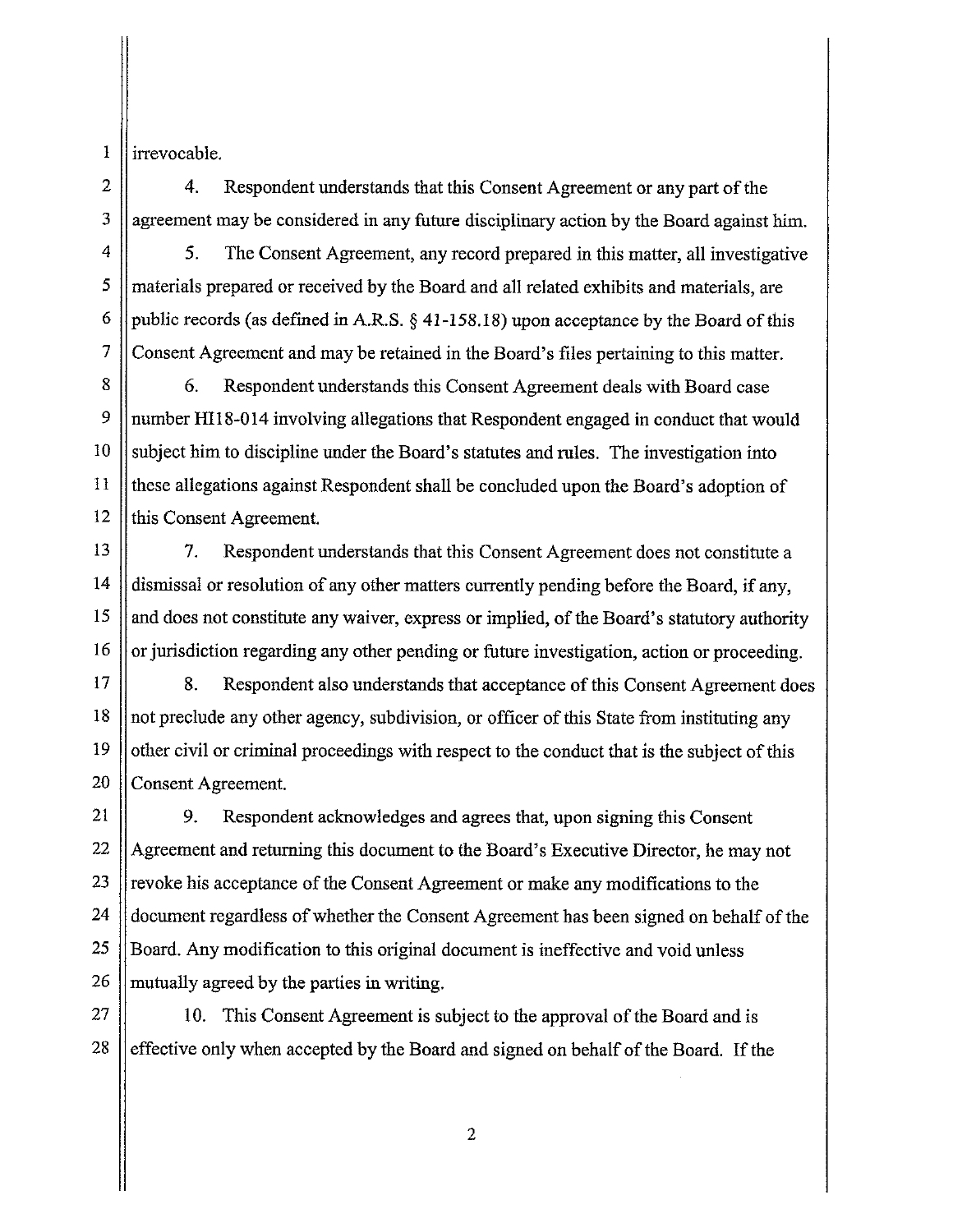1 2 3 4 5 6 7 Board does not accept this Consent Agreement, the Board retains its authority to hold a formal administrative hearing pursuant to A.R.S.  $\S$  32-128(E). In the event that the Board does not approve this Consent Agreement, it is withdrawn and shall be of no evidentiary value and shall not be relied upon nor introduced in any action by any party, except that the parties agree that should the Board reject this Consent Agreement and this case proceeds to hearing, Respondent shall assert no claim that the Board was prejudiced by its review and discussion of this document or any records relating thereto.

8 9 10 11. If a court of competent jurisdiction rules that any part of this Consent Agreement is void or otherwise unenforceable, the remainder of the Consent Agreement shall remain in full force and effect.

11 12 13 12. Respondent understands that any violation of this Consent Agreement may result in disciplinary action, including suspension or revocation of the registration under A.R.S. § 32-150.

14 15 13. Respondent agrees that the Board will adopt the following Findings of Fact, Conclusions of Law and Order.

16

## **FINDINGS OF FACT**

17 18 1. The Board is the duly constituted authority for the regulation and control of the practice of Home Inspection in the State of Arizona.

19 20 2. Respondent is the holder of Certified Home Inspector Registration No. 54213.

21 22 3. Respondent Firm registration expired on March 2, 2016 and was not renewed until October 10, 2017.

23 24 25 4. On or about December 21, 2016, Respondent conducted a Home Inspection at 42431 W. Anne Ln, Maricopa, AZ, through Respondent Firm at a time when the Firm was not registered with the Board.

26 27 28 5. On or about October 24, 2017, Board staff spoke with Respondent who admitted that Respondent Firm registration had lapsed, but was renewed on October 10, 2017.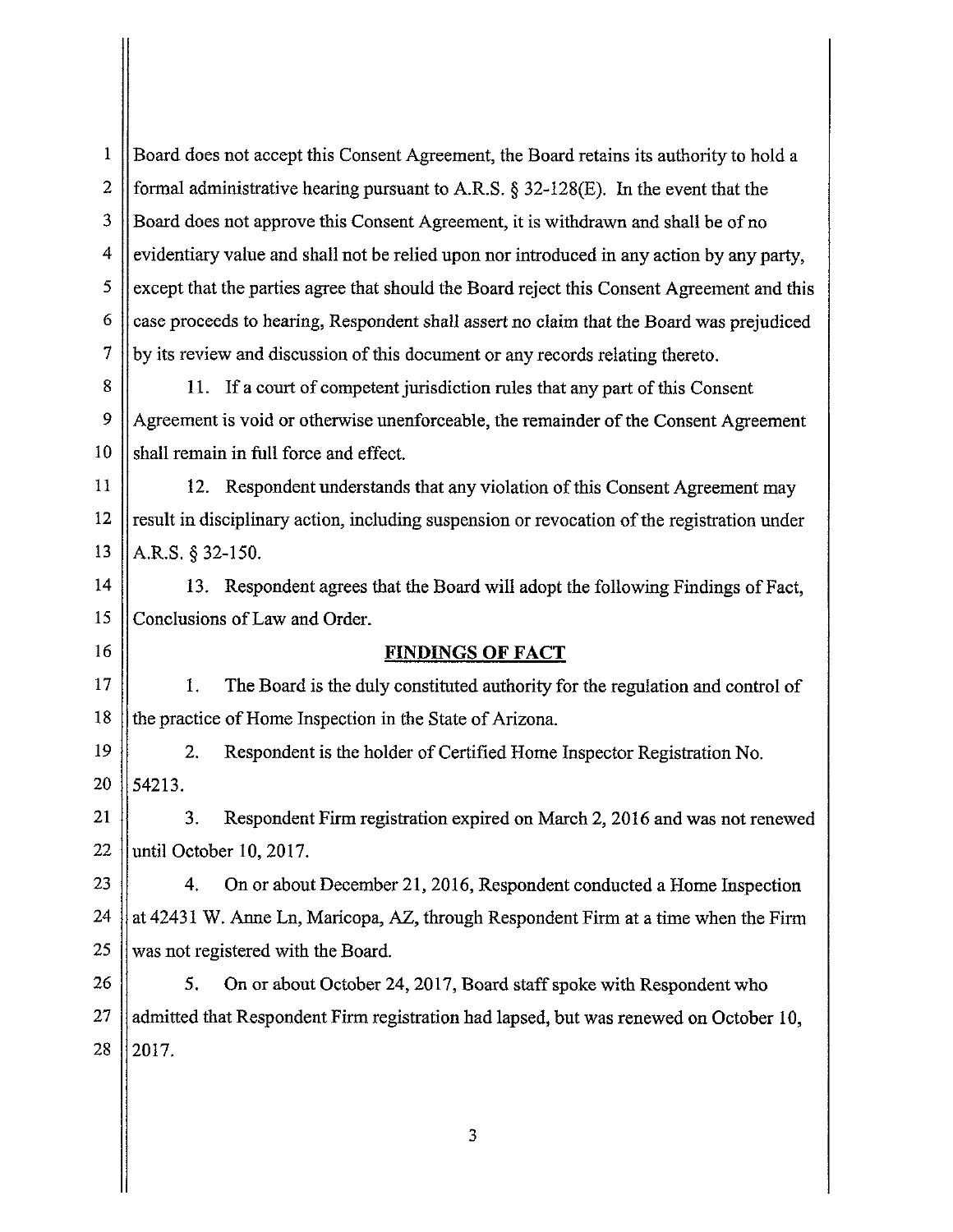| 1              |                                                                                          | <b>CONCLUSIONS OF LAW</b>                                                                 |  |
|----------------|------------------------------------------------------------------------------------------|-------------------------------------------------------------------------------------------|--|
| $\overline{2}$ | 1.                                                                                       | The Board has jurisdiction in this matter pursuant to A.R.S. § 32-101, et seq.            |  |
| 3              | 2.                                                                                       | The conduct alleged in the Findings of Fact constitutes grounds for discipline            |  |
| $\overline{4}$ |                                                                                          | pursuant to A.R.S. § 32-128(C)(4) as it relates to A.A.C. R4-30-301(4), in that           |  |
| 5              | Respondent engaged in the practice of a Board regulated profession through an            |                                                                                           |  |
| 6              | unregistered firm.                                                                       |                                                                                           |  |
| 7              | 3.                                                                                       | The conduct alleged in the Findings of Fact constitutes grounds for discipline            |  |
| 8              | pursuant to A.R.S. § 32-141, in that Respondent Firm practiced a Board regulated         |                                                                                           |  |
| 9              | profession without Board registration.                                                   |                                                                                           |  |
| 10             | <b>ORDER</b>                                                                             |                                                                                           |  |
| 11             |                                                                                          | Based on the foregoing Findings of Fact and Conclusions of Law, the Board issues          |  |
| 12             | the following Order:                                                                     |                                                                                           |  |
| 13             | 1.                                                                                       | LETTER OF REPRIMAND. Respondent is hereby issued a Letter of                              |  |
| 14             | Reprimand.                                                                               |                                                                                           |  |
| 15             | 2.                                                                                       | ADMINISTRATIVE PENALTY. Within sixty (60) days from the                                   |  |
| 16             |                                                                                          | effective date of this Consent Agreement, Respondent shall pay an administrative penalty  |  |
| 17             | of Two Hundred and Fifty Dollars (\$250.00) by certified check or money order made       |                                                                                           |  |
| 18             | payable to the State of Arizona Board of Technical Registration.                         |                                                                                           |  |
| 19             | 3.                                                                                       | COST OF INVESTIGATION. Within sixty (60) days from the effective                          |  |
| 20             |                                                                                          | date of this Consent Agreement, Respondent shall pay the cost of investigation of this    |  |
| 21             | case to the Board in the amount of Two Hundred Fifty-Six Dollars (\$256.00) by certified |                                                                                           |  |
| 22             |                                                                                          | check or money order made payable to the State of Arizona Board of Technical              |  |
| 23             |                                                                                          | Registration, according to the provisions of A.R.S. § 32-128(H).                          |  |
| 24             | 4.                                                                                       | OBEY ALL LAWS. Respondent shall obey all federal, state and local                         |  |
| 25             |                                                                                          | laws, as well as, all rules governing the practice of Home Inspection in the State of     |  |
| 26             |                                                                                          | Arizona. The Board shall consider any violation of this paragraph to be a separate        |  |
| 27             |                                                                                          | violation of the rules and statues governing the Arizona Board of Technical Registration. |  |
| 28             |                                                                                          | The Board may also consider Respondent's non-compliance with this Order as a separate     |  |
|                |                                                                                          |                                                                                           |  |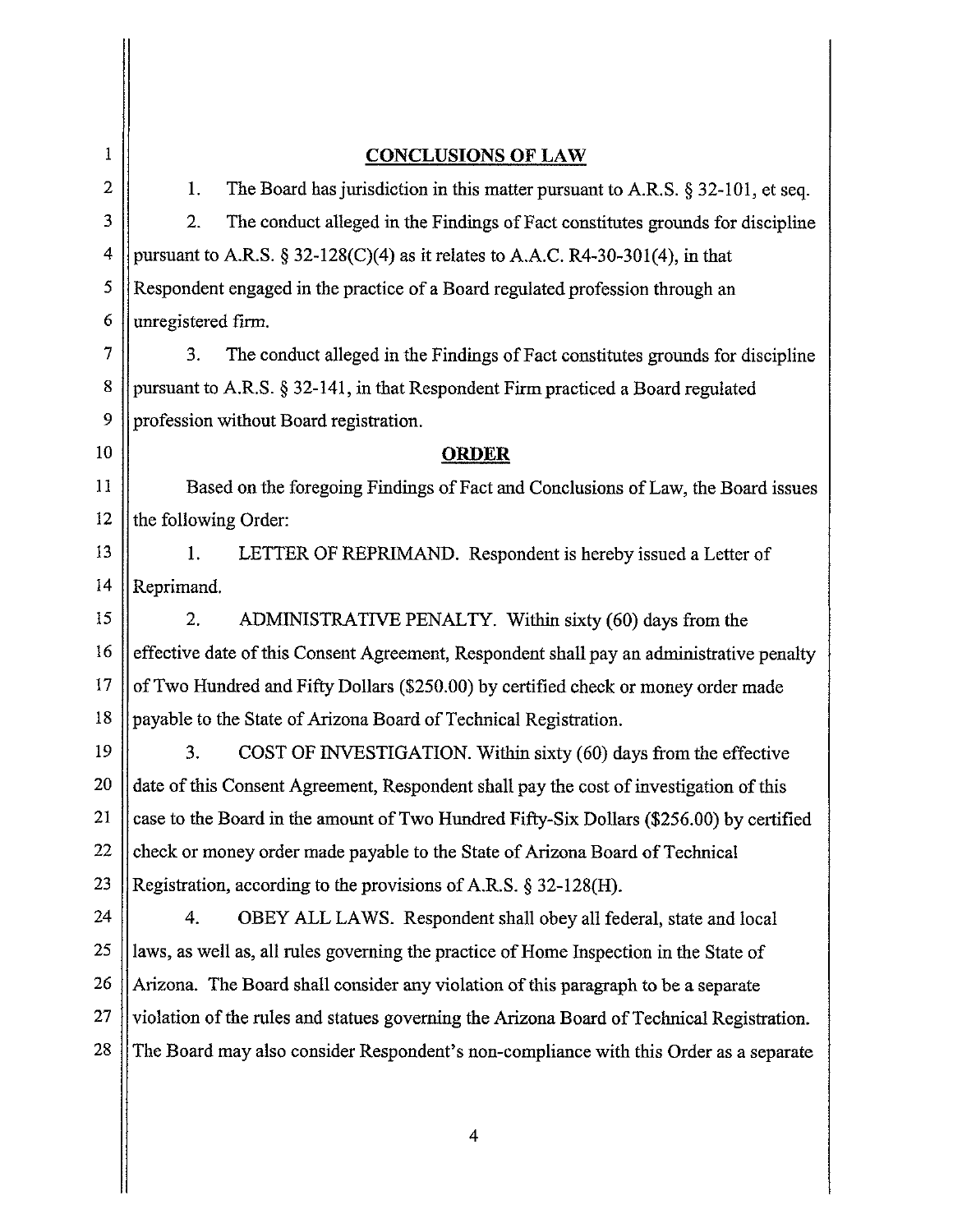| 1  | violation of A.R.S. $\S$ 32-150.                                                                    |  |  |
|----|-----------------------------------------------------------------------------------------------------|--|--|
| 2  | RENEWAL OF REGISTRATION. Respondent and Respondent Firm shall<br>5.                                 |  |  |
| 3  | timely renew their Arizona registration as a Home Inspector and a Home Inspection Firm,             |  |  |
| 4  | and timely pay all required registration fees.                                                      |  |  |
| 5  | EFFECTIVE DATE. The effective date of this Consent Agreement is the<br>6.                           |  |  |
| 6  | date the Respondent and Board sign the Consent Agreement. If the dates are different, the           |  |  |
| 7  | effective date is the later of the two dates.                                                       |  |  |
| 8  | 7.<br>COSTS OF COMPLIANCE. Respondent shall pay all costs associated                                |  |  |
| 9  | with complying with this Consent Agreement.                                                         |  |  |
| 10 | 8.<br>NONCOMPLIANCE. If Respondent violates this Order in any way or fails                          |  |  |
| 11 | to fulfill the requirements of this Order, the Board, after giving notice and the opportunity       |  |  |
| 12 | to be heard, may revoke, suspend or take other disciplinary actions against the                     |  |  |
| 13 | registration. The issue at such a hearing will be limited solely to whether this Order has          |  |  |
| 14 | been violated.                                                                                      |  |  |
| 15 | day of February<br>ACCEPTED and ORDERED this 26<br>, 2018.                                          |  |  |
| 16 |                                                                                                     |  |  |
| 17 |                                                                                                     |  |  |
| 18 | Alejandro Angel, P.E., Chairman<br>Arizona State Board of<br><b>Technical Registration</b>          |  |  |
| 19 |                                                                                                     |  |  |
| 20 |                                                                                                     |  |  |
| 21 | Consent Agreement and Order, No. HI18-014 accepted this // day of<br>$E$ <i>sruan</i> , 2018.       |  |  |
| 22 |                                                                                                     |  |  |
| 23 | Travis Buddington and Budd Home                                                                     |  |  |
| 24 | Inspections, LLC,<br>Respondents                                                                    |  |  |
| 25 |                                                                                                     |  |  |
| 26 | <b>ORIGINAL</b> filed this day of                                                                   |  |  |
| 27 | $, 2018$ , with:                                                                                    |  |  |
| 28 | Arizona State Board of Technical Registration<br>1110 W. Washington, Suite 240<br>Phoenix, AZ 85007 |  |  |
|    | 5                                                                                                   |  |  |